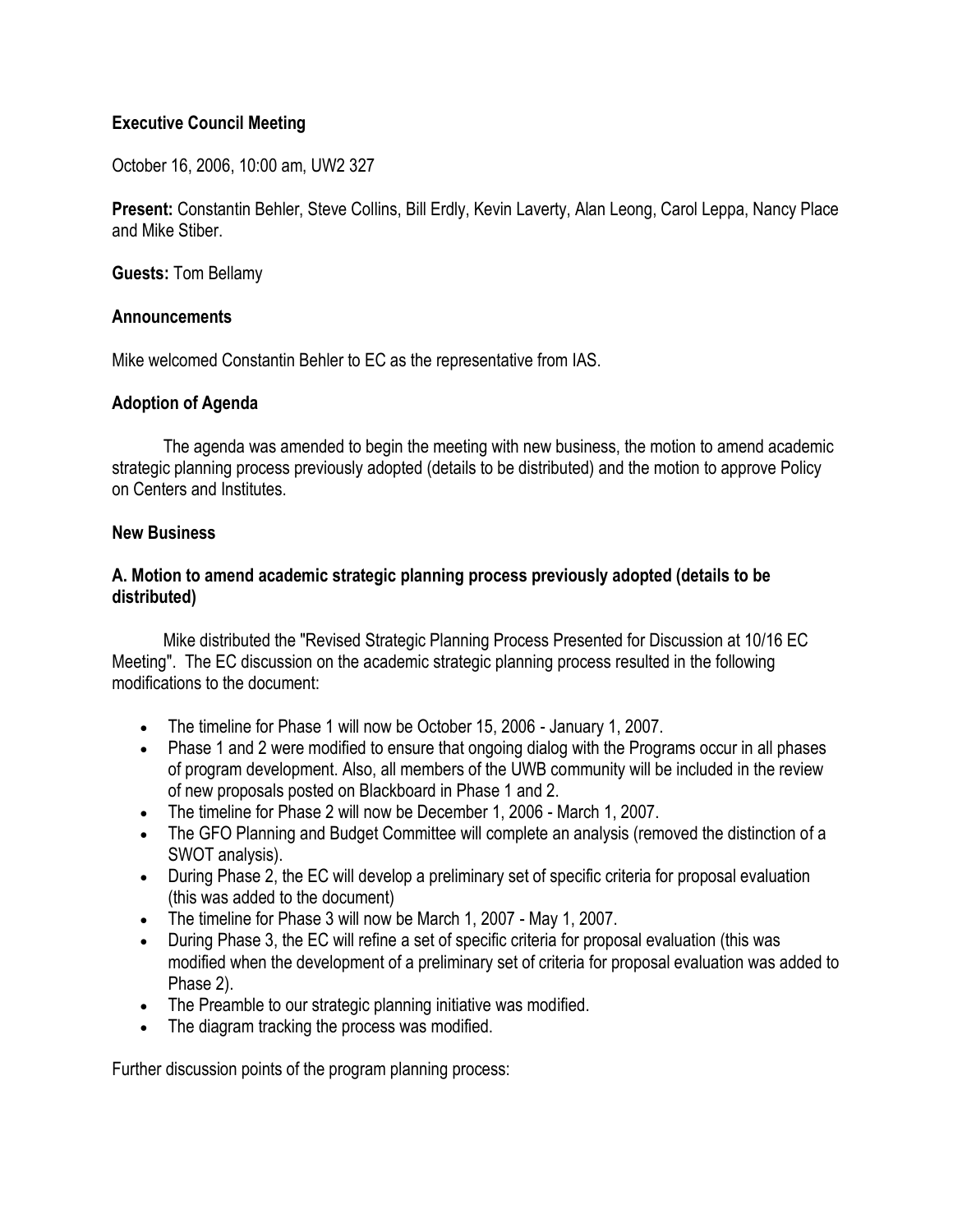- The GFO Committees and the Academic Council will be involved at each phase of the process.
- Tom suggested that the EC look broadly outside UWB also the demand side of the process what do students/the community want?
- Establish deadlines what is a reasonable timeline to have proposals reviewed?
- Our mission statement should be strongly considered as programs develop proposals.
- How do we meet demand for increased FTE in the context of our mission statement?
- An instructional document should be developed over time to go with the program planning process document, guidelines, steps/checklist would be helpful.
- A policy document should also be developed as well as an operational document.
- Each proposal posted to Blackboard will have a forum (its own thread) for comment/feedback/response.
- The preamble should maintain consistency with our mission, strengthen the shared values as well as outline the process parameters.

## **Motion:**

The EC approved the Revised Strategic Planning Process document unanimously as amended.

## **B. Motion to approve Policy on Centers and Institutes**

Discussion points on the Policy on Centers and Institutes:

- One concern is the lack of faculty oversight in the establishment and management of centers at UWB.
- Does curriculum developed through a center go through the strategic planning process?
- A statement on curricular impact may be needed.
- Will centers be self-supporting? What fiscal resources are needed?
- The centers should provide the resources for a group to focus or talk in the framework of a charter.
- Centers and institutes will have the structure to start research in a particular area, a response to the community.
- Tom explained that the 2 Business Centers, the Business Development Center and the Student Entrepreneurial Center were established before this policy. They are both gift funded.
- Centers can allow the campus to communicate with grantors in a focused way.
- Tom will incorporate modifications suggested by the EC to the Policy on Centers and Institutes document.

## **Motion:**

The EC approved the Policy on Centers and Institutes unanimously as amended.

# **Approval of the minutes from October 2, 2006**

The EC approved the minutes of October 2, 2006 unanimously with revisions.

# **Reports of Officers**